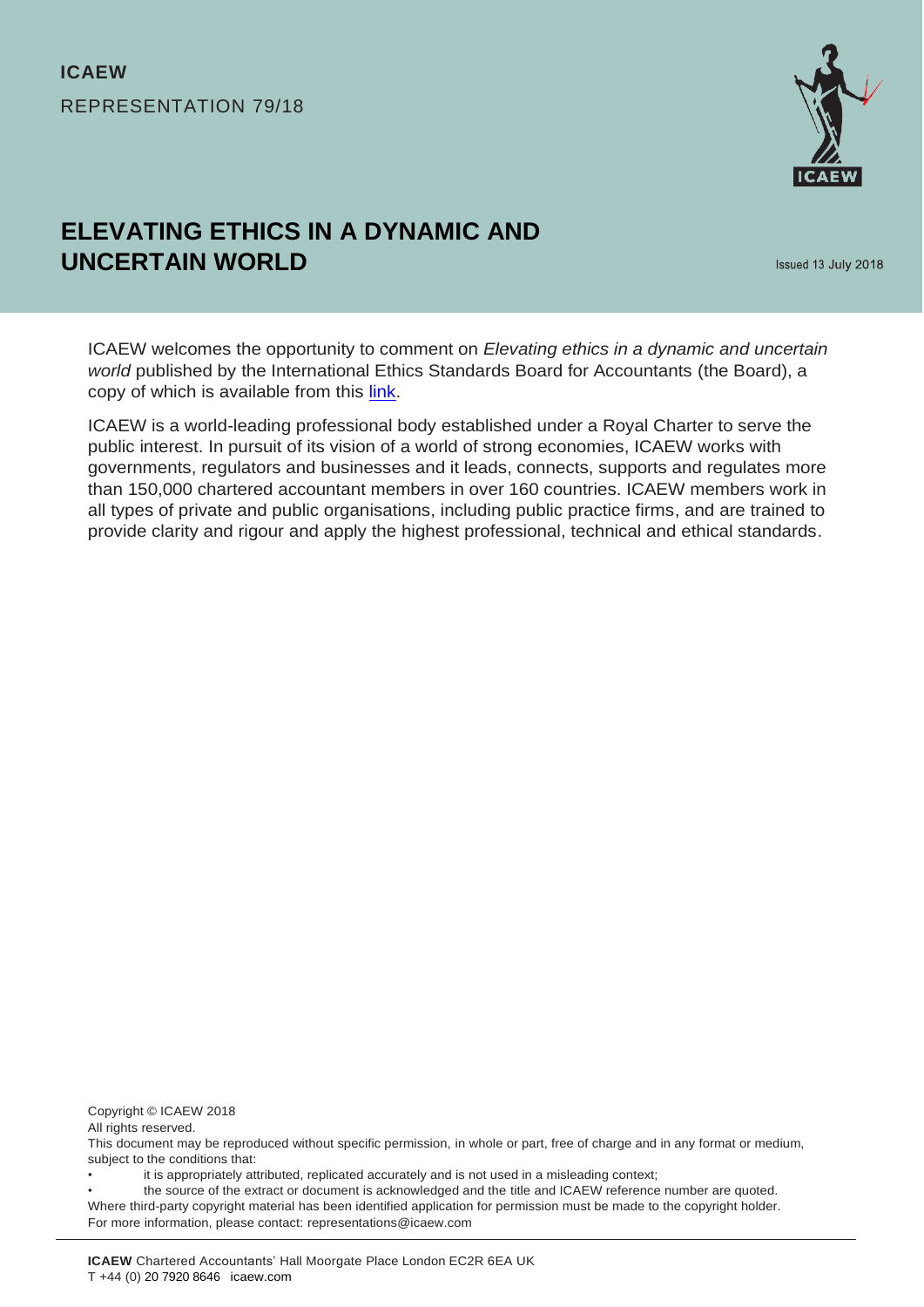## **RESPONSES TO SPECIFIC QUESTIONS**

## *Q1: Do you agree with the proposed criteria for the IESBA to determine its actions and priorities over the strategy period?*

- 1. The criteria in para 30 of the consultation paper in essence amount to making a public interest assessment of whether something should be done, and if so the priority attached to it. This is a logical approach.
- 2. However, taking a public interest perspective does involve balancing a number of often competing wants and constraints and we urge that this is done transparently to allow stakeholders to comment and challenge informatively.
- 3. Our report *'Acting in the public interest: a framework for analysis'*  [\(www.icaew.com/publicinterest\)](http://www.icaew.com/publicinterest) includes suggestions of a framework for consideration of public interest matters.

#### *Q2: Do you support the actions that have been identified with respect to each strategic theme? If not, please explain why.*

- 4. In general we support the proposals in the consultation paper, which broadly align with the suggestions we made in our response to the previous consultation in 2017. We do have a number of comments on specific aspects, noted below.
- 5. Emerging trends in technology we consider this to be an important topic that may lead, among other things, to consideration of the principal threats and safeguards relating to confidentiality, and whether some of the existing detailed independence rules remain appropriate. However, we caution against proposing detailed changes to the IESBA Code of Ethics (the Code) to address detailed points that can be dealt with by application of the fundamental principles and the threats and safeguard approach.
- 6. Newer models of service delivery similar considerations apply to those discussed in paragraph 5 above. The Code need not and should not be a complete handbook of how to apply the principles in every circumstance that a professional accountant might encounter.
- 7. Tax planning and related services this is an interesting topic that ICAEW and other UK professional bodies have taken steps in respect of [\(www.icaew.com/pcrt\)](http://www.icaew.com/pcrt). In an international scenario, as tax is very structured around national and local legislation, it would be better if the Board were to focus on the generalities of the boundaries around aggressive tax planning, than an attempt to come with a set of detailed procedures. Such a consideration would also be useful in wider aspects of the Code as it would inform discussions on aggressive accounting and misleading information.
- 8. Materiality we are concerned that this project appears to be aimed at coming up with a detailed definition of a general concept. It would be better for the Board to consider the differences between materiality and significance and whether the code applies the right term in the right place.
- 9. Pre-commitments we note that the Board is undertaking yet another review of the provision of non-audit services by auditors to the entities that they audit (NAS). We welcome efforts to reach out and engage in evidence gathering before making detailed proposals. We believe that research into the causes of significant audit failures around the world would be merited to see whether the provision of NAS is seen to impact on audit quality, and inform the debate on auditor independence more generally.